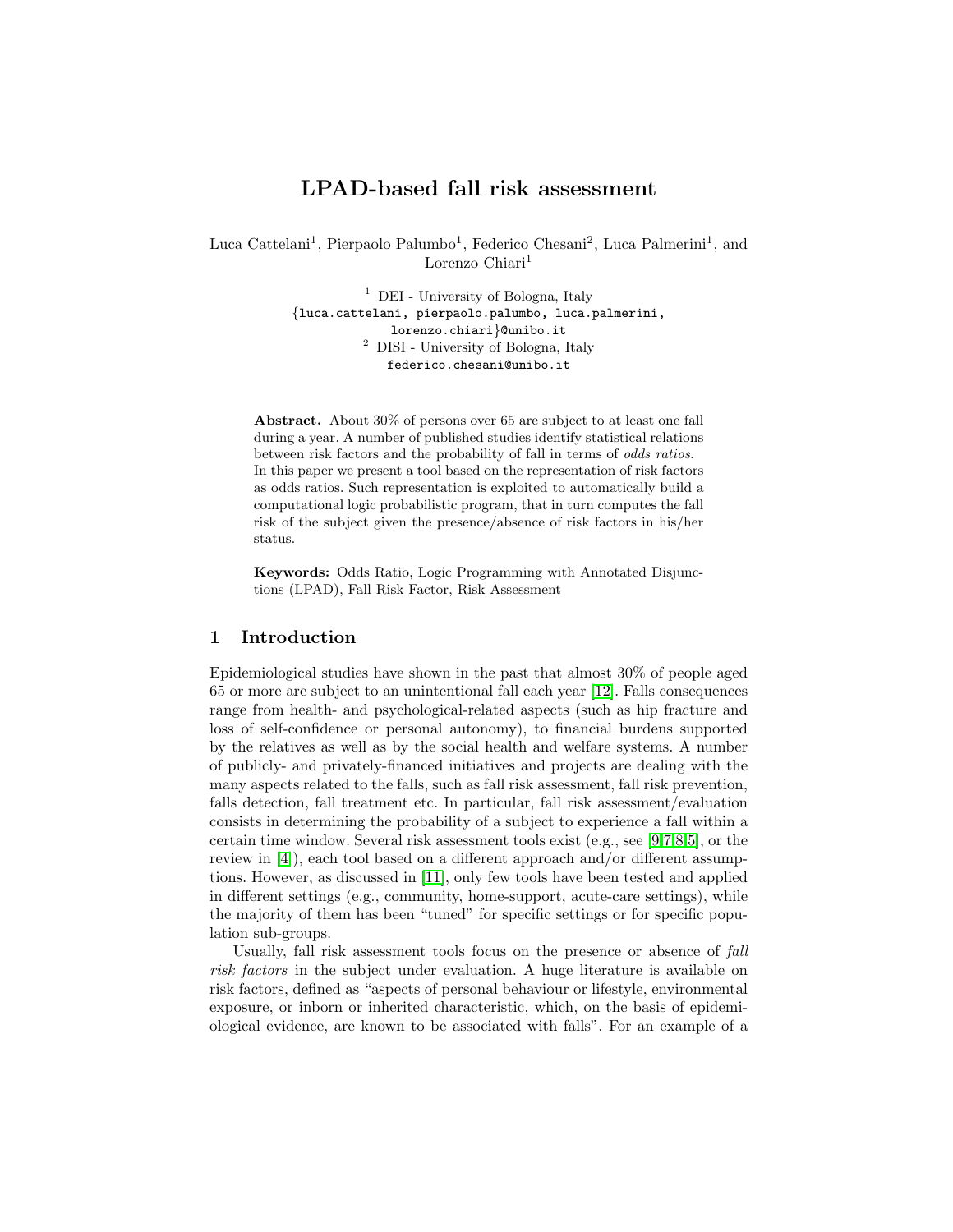systematic review, see [\[6\]](#page-5-5). The majority of these contributions follow a classic epidemiological approach, and compute as results the odds ratio, w.r.t. the fall event, of the two cohorts experiencing (and not, respectively) the risk factor. The odds ratio is a measure of effect size, describing the strength of association between two values. It can be defined in terms of group-wise odds: the odds ratio is the ratio of the odds of an event occurring in one group to the odds of it occurring in another group.

Within the European project  $F$ arseeing<sup>3</sup> we are investigating new models for assessing the fall risk of a subject. The approach we introduce in this work aims to exploit the existing literature, and in particular the statistical results, to directly compute the probability of a fall within a year as a consequence of a patient exhibiting one or more risk factors. To this end, we introduced a light classification of risk factors (a minimal ontology), and for each factor we take into consideration the Odds Ratios (OR) published in the literature. Starting from the ORs, we generate a Logic Program with Annotated Disjunction (LPAD, [\[13\]](#page-5-6)). The program receives as input the characteristics of a subject, in terms of the list of known risk factors affecting her/him, and computes the overall fall probability by combining each contribution following the Distribution Semantics [\[10\]](#page-5-7).

## 2 Architecture

The overall architecture of our tool is shown in Figure [1.](#page-2-0) The information about the risk factors is stored as an ontology expressed in the OWL language: from such knowledge base, a first component computes probabilities (from odds ratios) and generates three LPAD rule sets containing higher and lower bounds (from the confidence intervals) and average odds ratios. Then, these LPADs and a subject profile are fed to a Prolog engine extended to support also LPAD clauses: the subject profile specifies which are the risk factors the subject is exposed to. The Prolog engine computes the higher, lower and average estimates of risk probability, that are returned to the user.

The Ontology. Risk factors are represented through a simple ontology, containing a list of all relevant risk factors and an odds ratio for each of them. The majority of risk factors cited in the scientific literature can be classified into three different types, depending on how they contribute to the fall risk:

- a Dichotomic risk factors are the most common: either the risk factor is present or not; its contribution to the fall risk is fixed, and depends only on the presence/absence of the risk factor. Typical examples of dichotomic risk factors are Parkinson or diabetes.
- b Scalar risk factors too are either present or not in the subject's profile. However, these risk factors are observed with a certain degree: usually with more than two possible "levels", starting from zero (absence of the factor) to

 $^3$  <http://farseeingresearch.eu/>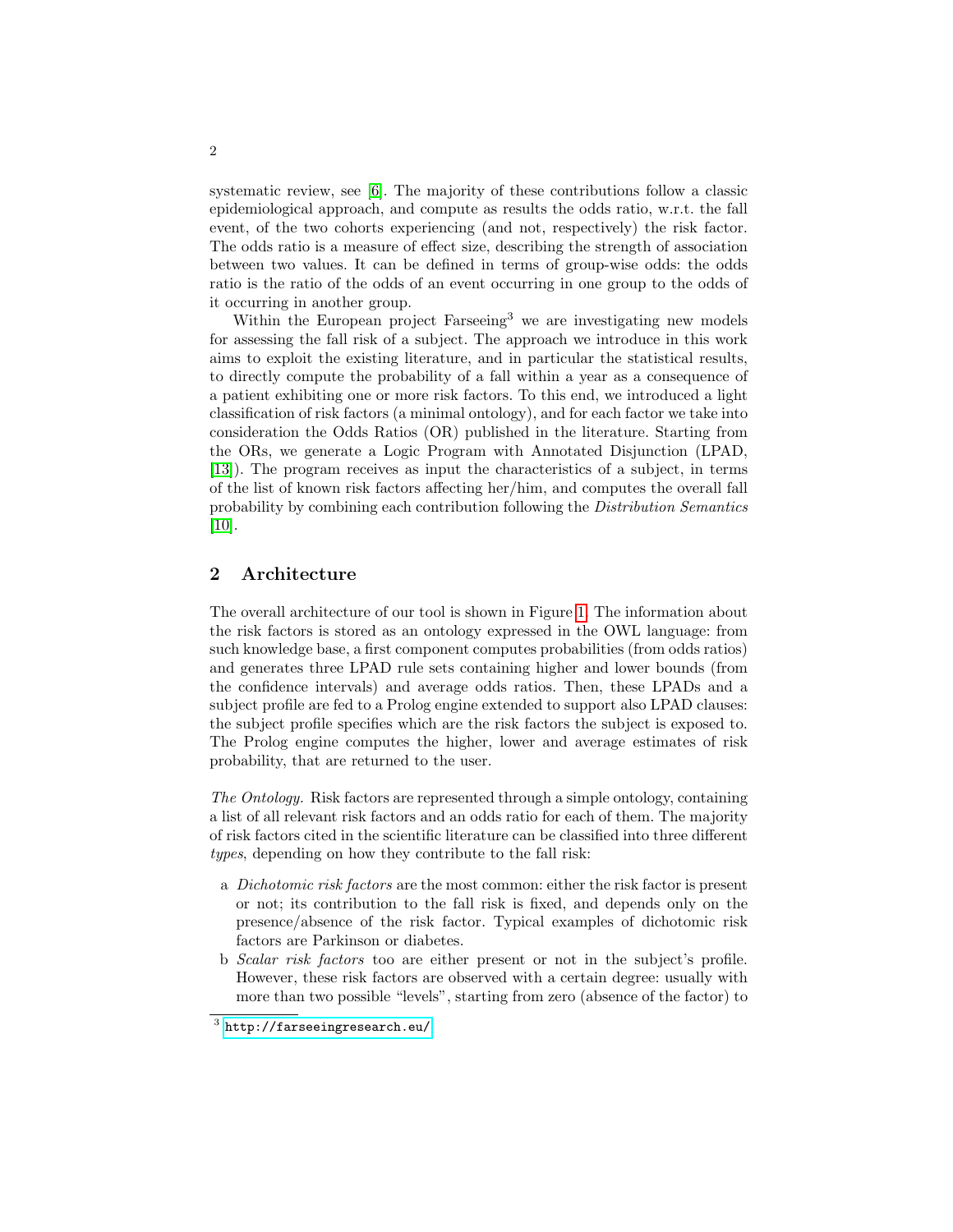

<span id="page-2-0"></span>Fig. 1. Architectural overview

n (maximum magnitude of the risk factor). These risk factors contribute to the fall risk depending on their "level": a typical case is a linear contribution based on such level. Examples of this kind of factor are the age of the subject or the number of medications.

c Synergy risk factors exist when more than one of risk factor of other type are present contemporaneously. Synergy risk factors capture the well known nature of sets of risk factors to be synergistic and produce an increment to the risk that is bigger than the one produced by the factors when considered independently.

The ontology stores also data about the confidence intervals of the odds ratio (typically at 95%). Having confidence intervals data permits to run three risk assessing algorithms: one using the lower extremes, one using the upper extremes and another with the average values; this may give the user a feeling of the uncertainty in quantitative knowledge about risk factors.

Moreover, the ontology contains also the estimators, i.e. the concepts that provide indication of a subject being exposed to a risk factor. Indeed, certain risk factors can be directly characterised: e.g., either a subject suffers the Parkinson disease or not, depending on a medical diagnosis. However, there is a number of risk factors that are determined on the basis of many different assessments and criteria: e.g. , the visual impairment is a known risk factor, whose presence in a subject is determined on different medical exams (often alternative exams), such as the visual acuity on a three meter distance, the visual stereognosis, or the contrast sensitivity of the subject.

Generated LPAD The generated LPADs are sets of rules that, depending on the risk factor type, are differently defined. Given the list of estimators L for a specific subject, the rules are Prolog clauses of the form: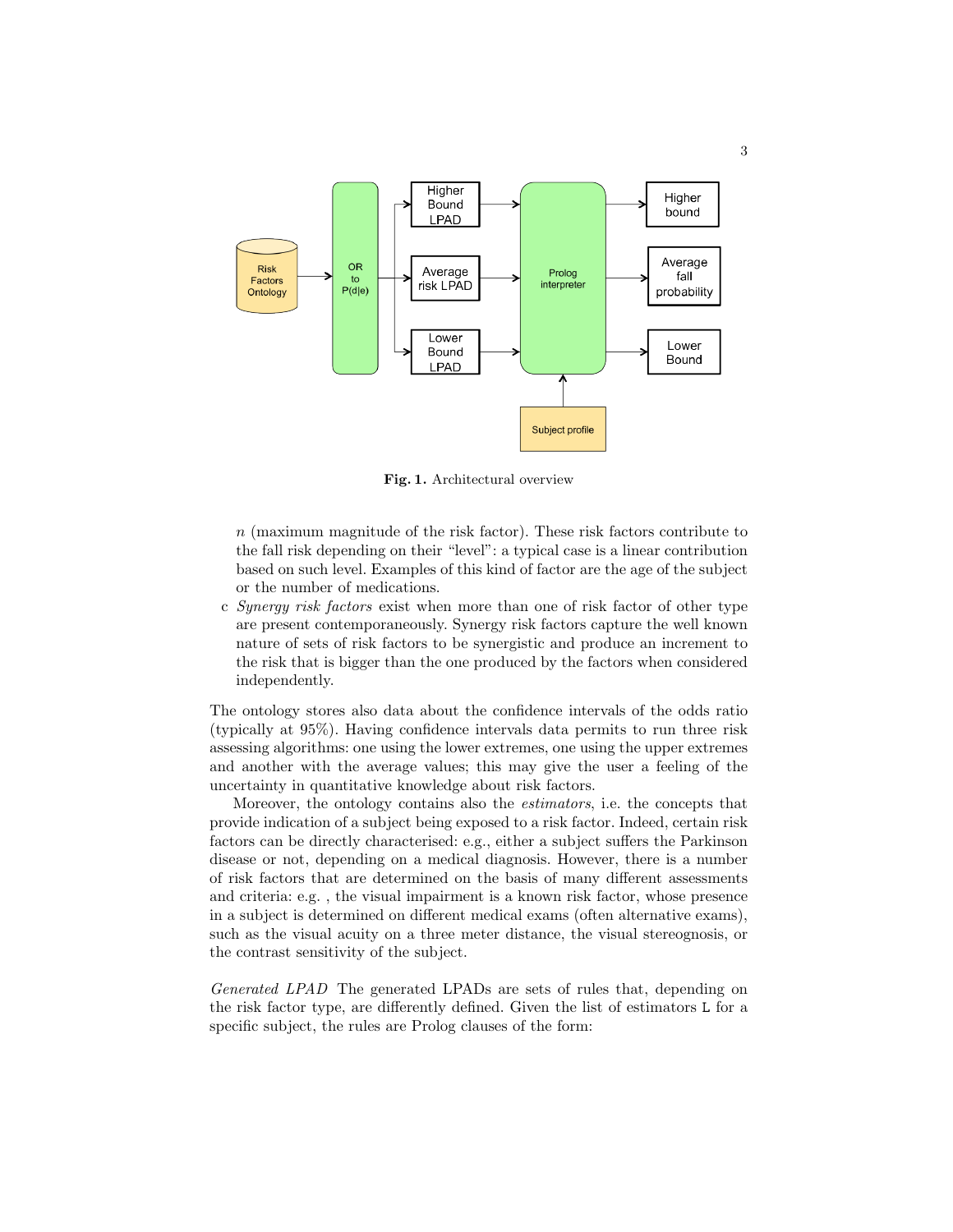$fall(L)$  : Pi : - member(Ri, L).

where Pi is the probability associated to risk factor Ri. Estimators can be easily taken into account by introducing further conditions in the bodies of the rules. For example, in the case of the visual impairment, we model the different estimators with the following rule:

```
fall(L): 0.06 : visionImpairment(L).
visionImpairment(L) :- member(visualAcuity3M(X),L), X =< 5.
visionImport(L) :- member(visualStereognosis(X), L), X = < 3.visionImpairment(L) :- member(contrastSensitivity(X), L), X =< 16.
```
Subject profile The subject profile is a simple Prolog list of the estimators that characterise the subject. It has the form: [age(71), 'Parkinson', 'diabetes'], indicating that for example the subject has an age of 71, and she/he suffers diabetes and Parkinson diseases.

Moreover, the current version of our tool supports three different alternatives:

- if the subject suffers a risk factor, such risk factor is listed in the profile and it is labelled with a term true, and the risk probability associated to the factor directly contributes to the overall fall risk;
- if the subject does not suffer the risk factor, then the factor is not present in the list
- if the subject is unsure about suffering a risk factor, then the factor is present in the list with a label "unknown": in that case specific LPAD rules are used, and the distribution probability of the specific risk factor over the population is used to compute the overall fall risk.

#### 3 Conclusions

In this paper we have introduced a tool for assessing the fall risk depending on a specific subject profile. Our architecture is still in a prototypical stage, and many aspects still need to be researched and developed. At the moment of writing, we are evaluating the quality of our tool by using a prototype based on the statistical findings in [\[6\]](#page-5-5), and the InChianti data set available within the Farseeing Project. Although first results show that our approach performs similarly to other existing approaches, the validation is far to be completed, and definitely more investigation is required.

The current implementation is based on the findings in the scientific literature. We plan as future work to apply learning algorithms, like Expectation-Maximization, for parameters and structures of LPADs [\[3,](#page-4-2)[2,](#page-4-3)[1\]](#page-4-4), in particular on the datasets available within the Farseeing Project: for example, the possibility of using the same LPAD structure but with parameters learned on specific situations is a promising way to customize the tool and gain better results for specific cases.

4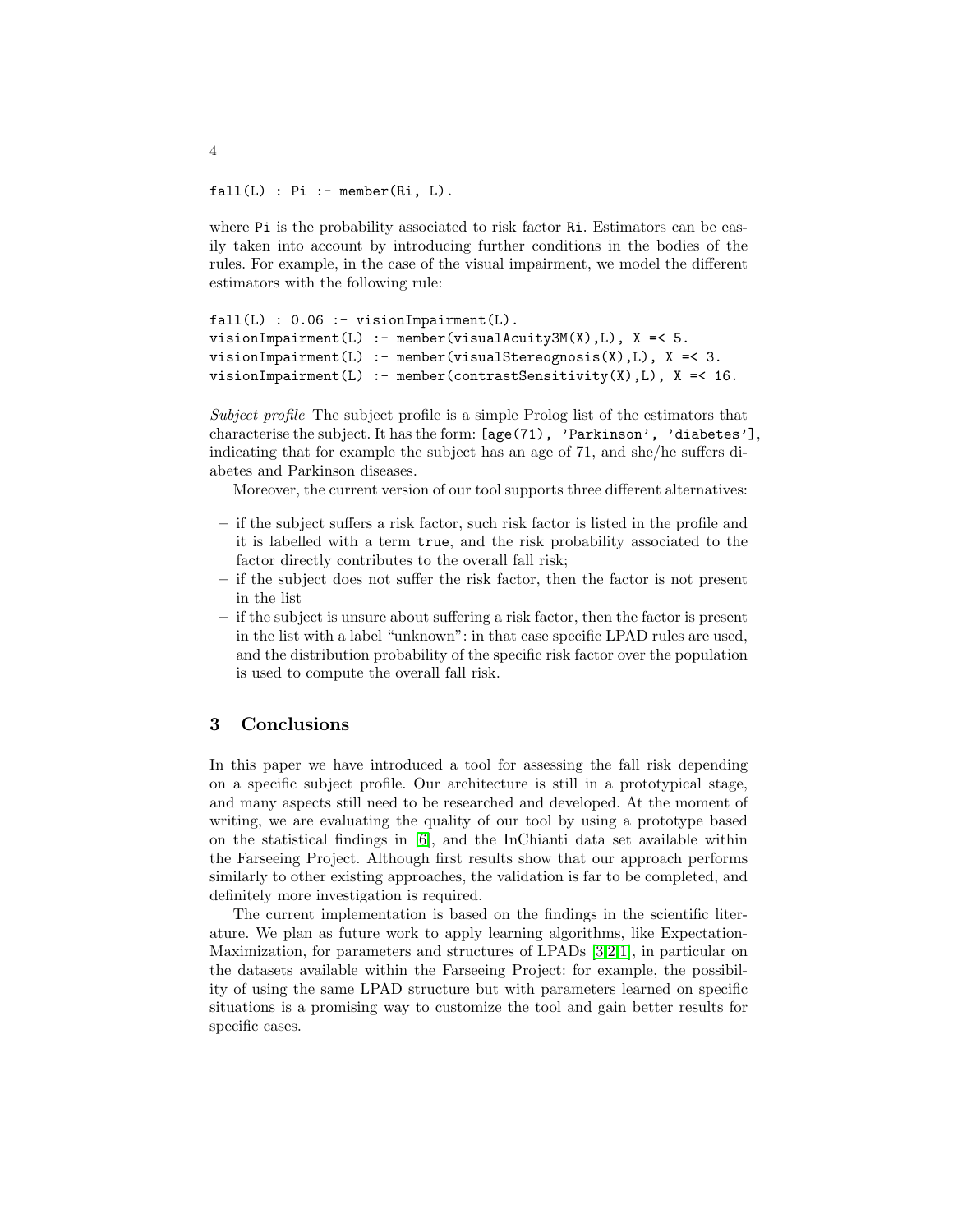

<span id="page-4-5"></span>Fig. 2. Web-based interface to the Fall Risk Assessment Tool - FRAT

Finally, we are implementing a web-based application (see Figure [2\)](#page-4-5), that allows the users to define the subject profile by means of a sort of questionnaire, and directly computes the fall risk.

Acknowledgments This work is supported by the FARSEEING project, cofunded by the European Commission, Seventh Framework Programme, CooperationICT, Grant Agreement no. 288940.

## References

- <span id="page-4-4"></span>1. E. Bellodi. Integration of Logic and Probability in Terminological and Inductive Reasoning. PhD thesis, University of Ferrara, Italy, 2013.
- <span id="page-4-3"></span>2. E. Bellodi and F. Riguzzi. Learning the structure of probabilistic logic programs. In Inductive Logic Programming 21st International Conference, ILP 2011, London, UK, July 31 - August 3, 2011. Revised Papers, volume 7207 of LNCS, pages 61–75, Heidelberg, Germany, 2012. Springer.
- <span id="page-4-2"></span>3. E. Bellodi and F. Riguzzi. Expectation Maximization over binary decision diagrams for probabilistic logic programs. Intelligent Data Analysis, 17(2):343–363, 2013.
- <span id="page-4-1"></span>4. J. C. T. Close and S R Lord. Fall assessment in older people. BMJ, 343(sep14 1), September 2011.
- <span id="page-4-0"></span>5. G. Cuaya, A. Muñoz Meléndez, L. N. Carrera, E. F. Morales, I. Quiñones, A. I. Pérez, and A. Alessi. A dynamic Bayesian network for estimating the risk of falls from real gait data. Medical & biological engineering & computing,  $51(1-2):29-37$ , February 2013.